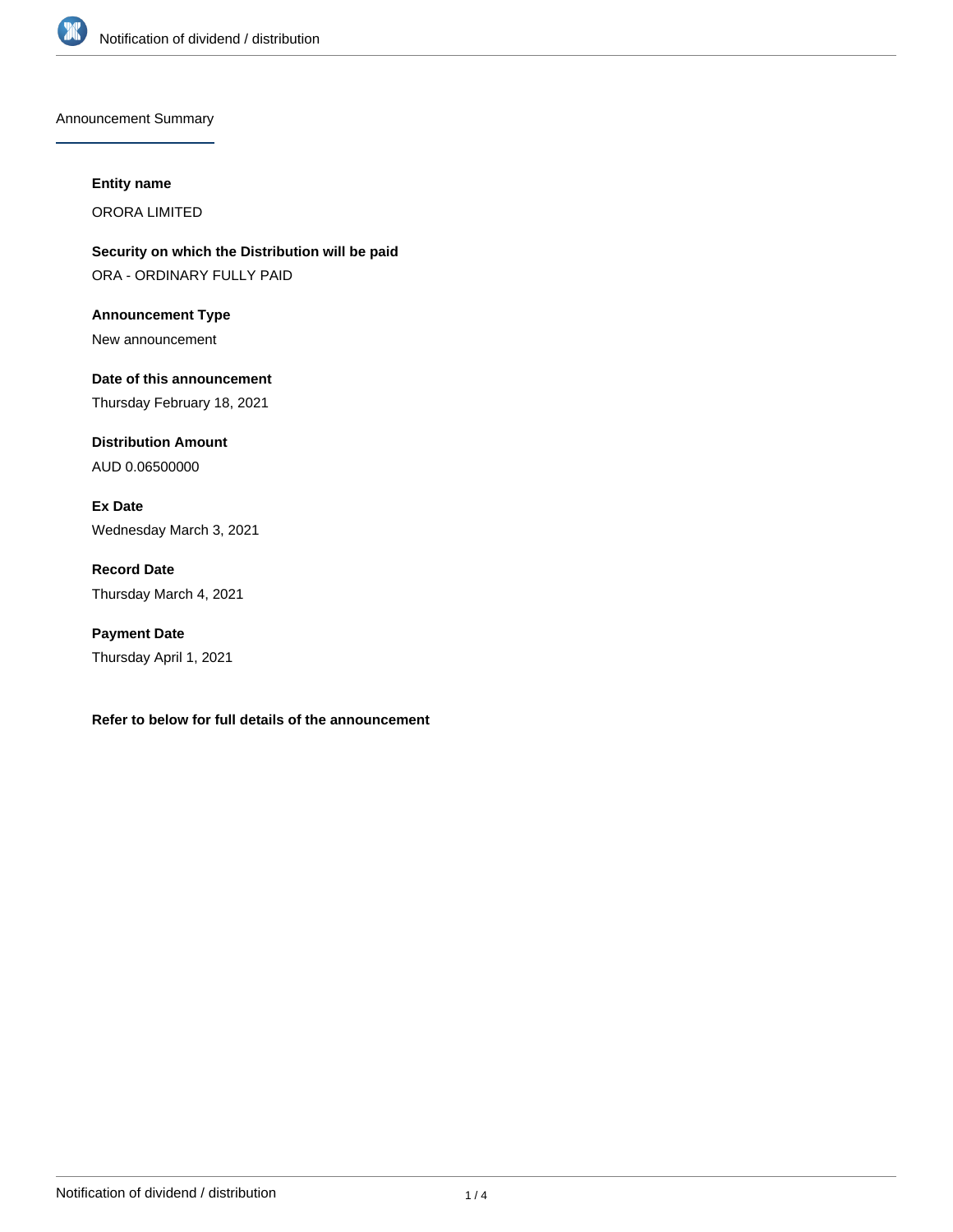

Announcement Details

Part 1 - Entity and announcement details

#### **1.1 Name of +Entity**

ORORA LIMITED

**1.2 Registered Number Type** ABN

**Registration Number**

55004275165

**1.3 ASX issuer code** ORA

#### **1.4 The announcement is** New announcement

### **1.5 Date of this announcement**

Thursday February 18, 2021

# **1.6 ASX +Security Code ORA**

**ASX +Security Description** ORDINARY FULLY PAID

Part 2A - All dividends/distributions basic details

**2A.1 Type of dividend/distribution ⊘** Ordinary

**2A.2 The Dividend/distribution:** relates to a period of six months

**2A.3 The dividend/distribution relates to the financial reporting or payment period ending ended/ending (date)**

Thursday December 31, 2020

**2A.4 +Record Date** Thursday March 4, 2021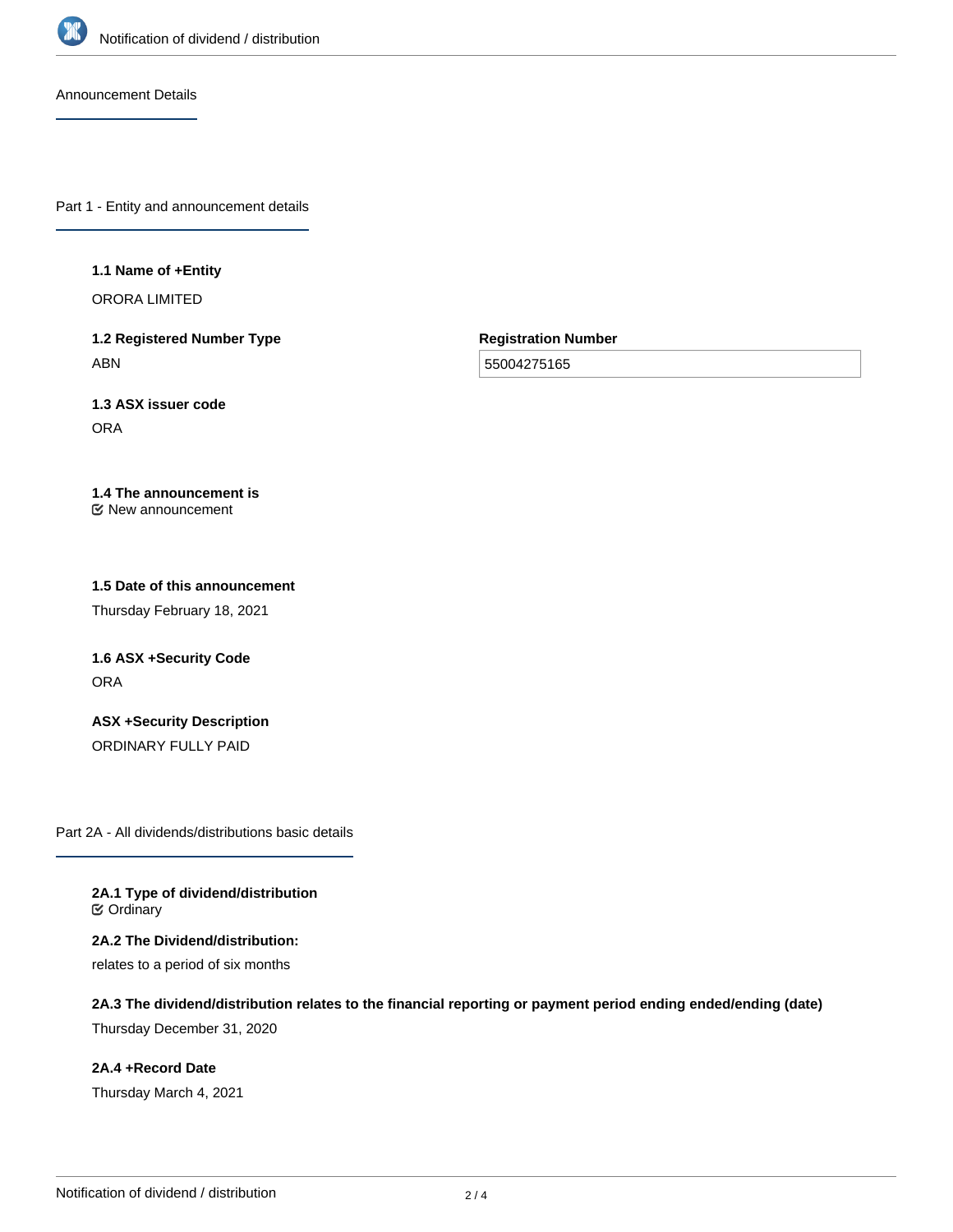

## **2A.5 Ex Date**

Wednesday March 3, 2021

### **2A.6 Payment Date**

Thursday April 1, 2021

**2A.7 Are any of the below approvals required for the dividend/distribution before business day 0 of the timetable?**

- **•** Security holder approval
- **Court approval**
- **Lodgement of court order with +ASIC**
- **ACCC approval**
- **FIRB approval**
- **Another approval/condition external to the entity required before business day 0 of the timetable for the dividend/distribution.**

No

**2A.8 Currency in which the dividend/distribution is made ("primary currency")**

AUD - Australian Dollar

**2A.9 Total dividend/distribution payment amount per +security (in primary currency) for all dividends/distributions notified in this form**

AUD 0.06500000

**2A.10 Does the entity have arrangements relating to the currency in which the dividend/distribution is paid to securityholders that it wishes to disclose to the market?** No

**2A.11 Does the entity have a securities plan for dividends/distributions on this +security?** We have a Dividend/Distribution Reinvestment Plan (DRP)

**2A.11a If the +entity has a DRP, is the DRP applicable to this dividend/distribution?** No

**2A.12 Does the +entity have tax component information apart from franking?** No

Part 3A - Ordinary dividend/distribution

| 3A.1 Is the ordinary dividend/distribution estimated at<br>this time?<br>় No | 3A.1a Ordinary dividend/distribution estimated amount<br>per +security |
|-------------------------------------------------------------------------------|------------------------------------------------------------------------|
|                                                                               | AUD                                                                    |
|                                                                               |                                                                        |
| 3A.1b Ordinary Dividend/distribution amount per<br>security                   |                                                                        |

AUD 0.06500000